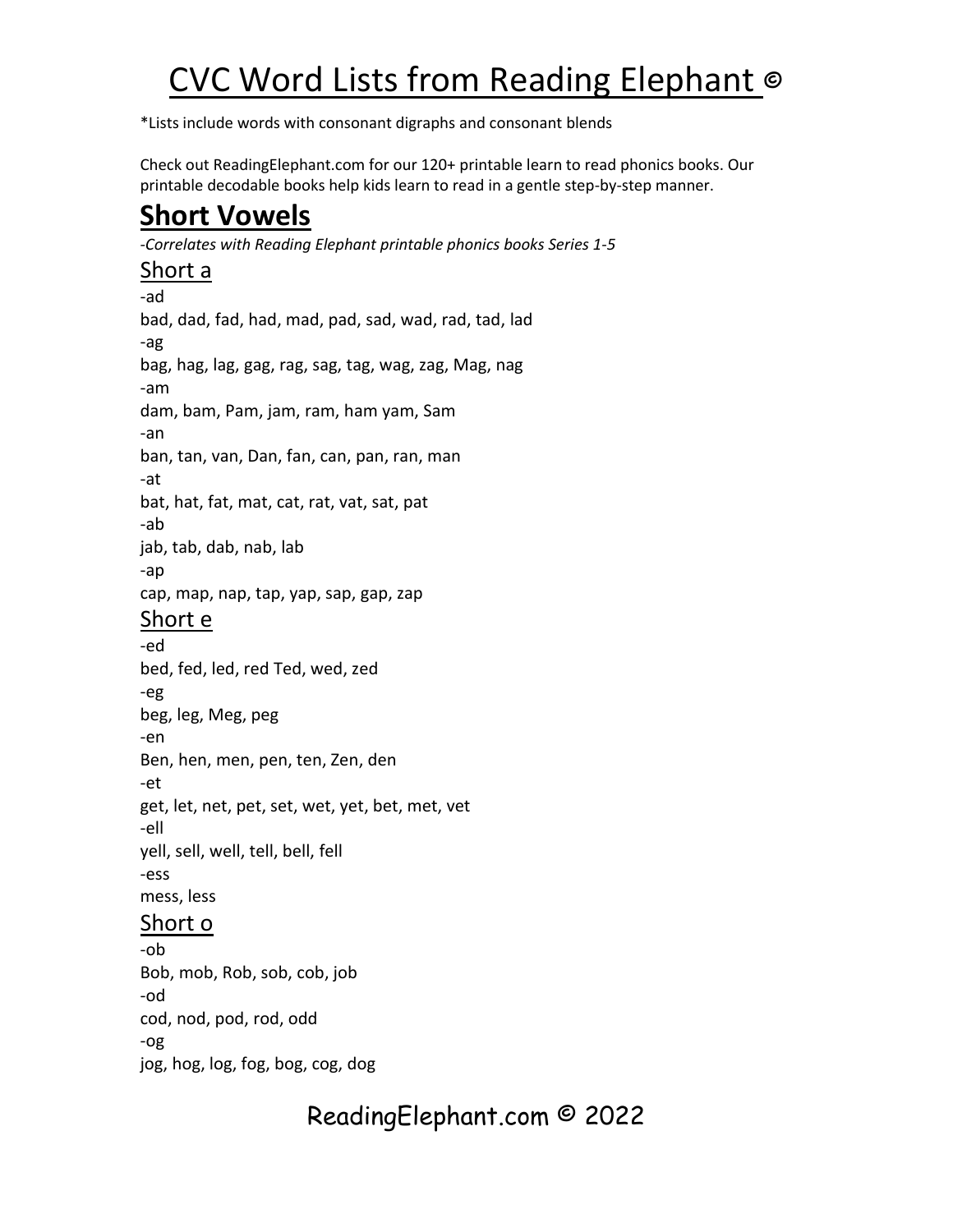-op cop, hop, mop, pop, top -oss boss, loss -oll doll -off off -ox box, fox, pox Short u -ut shut, but, cut, rut, hut, nut, jut, gut -um gum, hum, sum -un bun, fun, nun, pun, run, sun -ug bug, hug, lug, rug, tug, dug, mug, pug, jug -up cup, pup, sup -uzz fuzz, buzz -uff puff, buff -ull dull, gull -ub tub, hub, cub, sub, rub -ud bud, dud, mud Short i -id bid, lid, rid, did, hid, kid -im rim, him, Tim, Jim, dim -ig big, dig, fig, pig, gig, jig, zig, rig, wig -ix mix, six, fix -it bit, fit, hit, kit, pit, wit, sit, lit

### ReadingElephant.com © 2022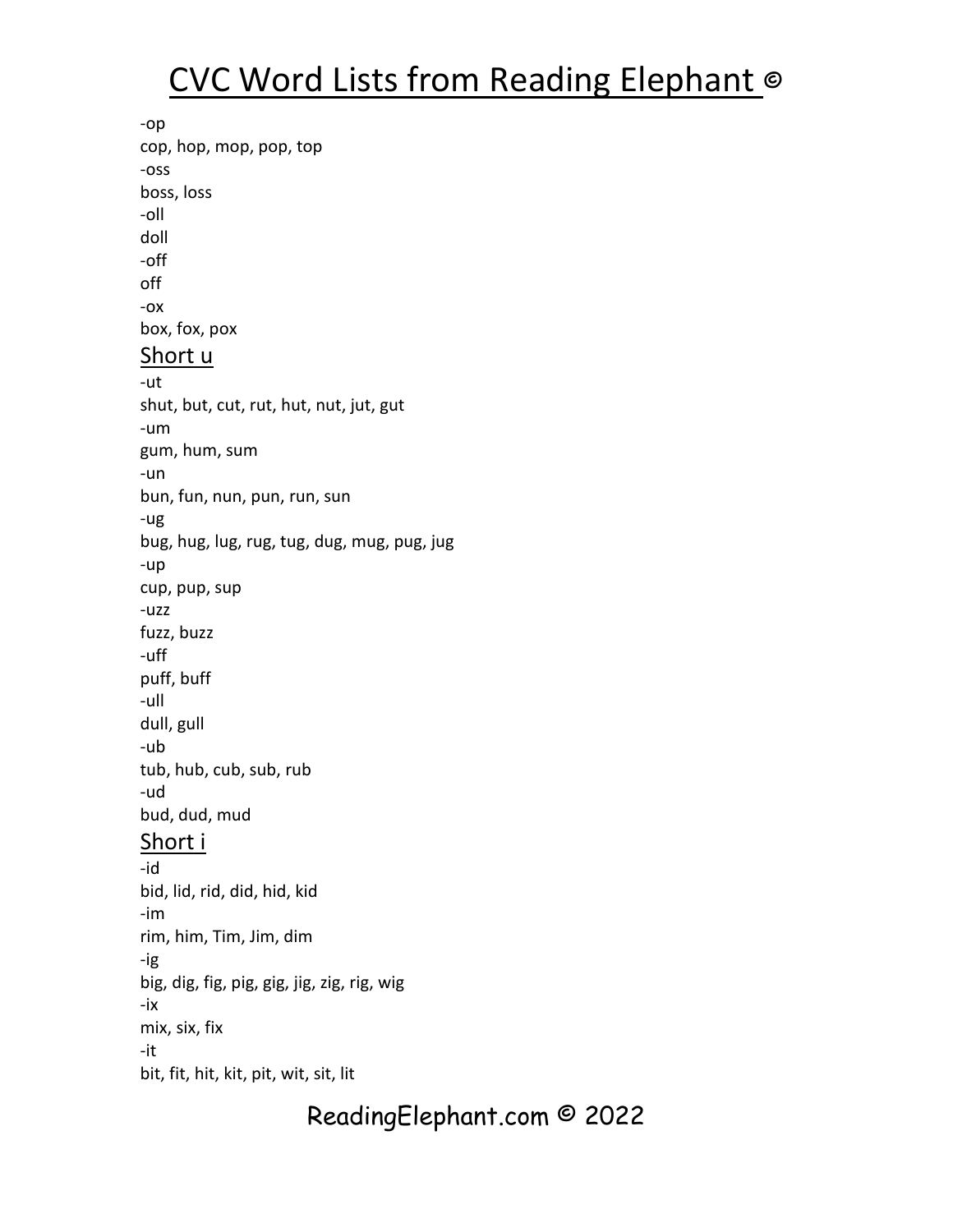-in bin, fin, kin, pin, tin, win -ip dip, hip, lip, nip, rip, sip, tip, zip -ill bill, fill, mill, till, ill -iss miss, kiss

### **Consonant Digraphs**

*-Correlates with Reading Elephant printable phonics books Series 6*

#### sh

Cash, bash, lash, stash, gash, hash, mash, dash, rush, shut, sham, shun, shot, shay, shop, ship, shin, sash shed, shush, shog (to move in jerky manner), shiv (sharp weapon), swish, wish, fish, brush, dish, shad (kind of fish), rush, shed, shell, thrash, shock, gush, lush, hush, blush, crush, flush

#### th

This, thud, bath, math, them, thin, thug, that, then, thus, thick, thrill, thrash, Beth, Seth, truth, tenth, sloth, cloth

#### ch

Chad, chap, chat, chip, chop, chit, which, chill, chub (fish), chin, rich, chug, check, bunch, munch, lunch, Grinch, pinch, finch (bird), chuck

#### \_tch

match, patch, latch, fetch, catch, batch, botch, ditch, fetch, hitch, witch, itch, glitch, stretch

#### \_ck

back, pack, sack, lack, shack, tack, rack, jack, black, snack, track, hack, quack, tick, thick, kick, lick, Rick, Vick, dock, lock, rock, tick, tock, luck, buck, duck, tuck, yuck, Beck, deck, heck, neck, peck, check, sock, block, clock, flock, shock, smock, stock, Nick, sick, pick wick, quick, brick, click, slick, trick, muck, truck, cluck, pluck, stuck

#### \_ng

bang, long, ping pong, song, rung, sung, king, sing, ding, sling, ring, wing, fang, sang, rang

#### wh\_

when, whim (sudden desire or change of mind), whet (noun, thing that stimulates appetite), whick, whip, whiff, whisk, wham, whid (to move quickly and with little noise), whap, whig (an American supporter of independence from Great Britain), whiz (to move swiftly), whew (used to express relief), whit (a very small part or amount), whop (to strike with a heavy blow), whup (beat, thrash)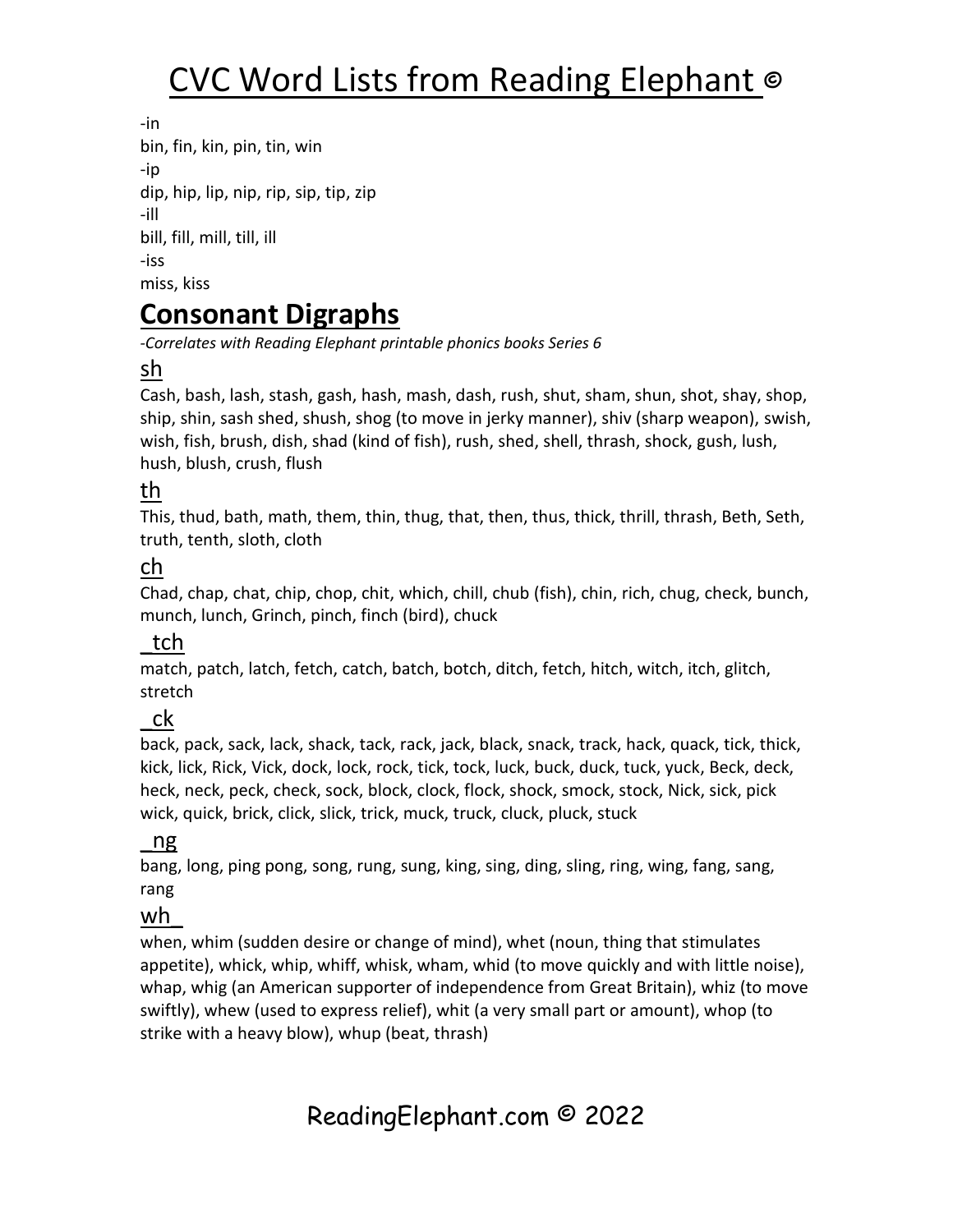#### \_nk

rank, sank, bank, tank junk, punk, hunk, sunk, gunk, bunk, trunk rink, sink, wink, pink, link

#### qu\_ quest, quack, quick

### **Consonant Blends**

*-Correlates with Reading Elephant printable phonics books Series 7*

clan, camp, scan, cast, clam, clap, class, ant, ask, band, black, brass, calf, crab, crack, crash, damp, drag, fact, act, fast, flag, flap, flat, gasp, glad, glass, grab, gram, hand, lack, lamp, land, last, mask, pack, pact, past, plan, slab, brat, blab, raft, ramp, ranch, rasp, scab, slag, slam, slap, scam, snap, stab, track, crack, snack, staff, spat, stag, Stan, swam, gnat, swan, tact, tank, taps, task, track, trap, blast, clasp, spam, craft, cramp, draft, gland, tram, gramp, grand, grasp, plant, stack, thrash, scalp, stamp, stand, strap, cram,

slid, clip, list, crip, flip, brim, mist, grip, trim, lift, drum, trip, grin, drip, skid, skin, still, snip, swim, strip, twin, Swiss, spill, twig, silk, wind, skill, fist, milk, gift, twist, split, crisp, swift, slit, spit, grim, skim, trim, slim, skip, slip, brick, click, flick, slick, stick, trick, swish, spin, crib

plop, fond, smog, lost, flop, trot, clop, frog, drop, cost, spot, frost, stop, pond, cross, plot, blot, clog, blog, snob, slob, knob, knot, slot, blob, glob, block, clock, flock, smock, stock

club, rust, plum, plug, drum, spun, lump, just, scrub, dust, jump, bump, stuff, slump, crust, stump, clump, crust, stunt, trust, stub, grub, snub, drug, slug, snug, slum, scum, glum, stun, stud, truck, cluck, pluck, stuck, blush, crush, flush, brush

end, lent, sled, felt, dress, press, bent, nest, bend, dent, wept, rest, step, sent, lend, rent, send, smell, best, spell, stem, mend, swell, test, grill, bled, yelp, sped, melt, desk, held, help, belt left, kept, speck, swept, crept, slept, spent, blend, bred, fled, pled, sled, fret, dwell, smell, fleck, speck, wreck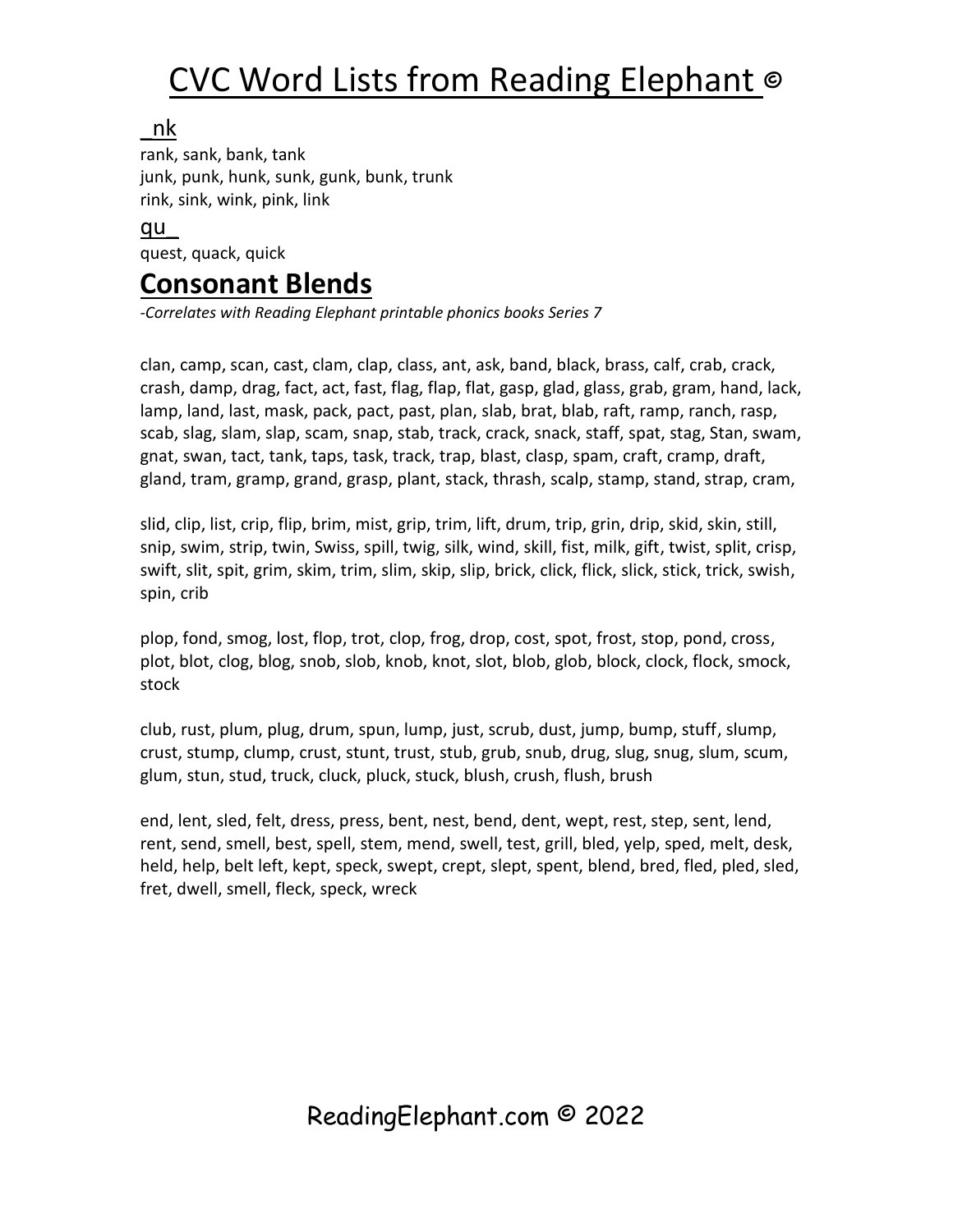

### ReadingElephant.com

Set 5 Book 1 Focus Sound: Short e By: B. Marker

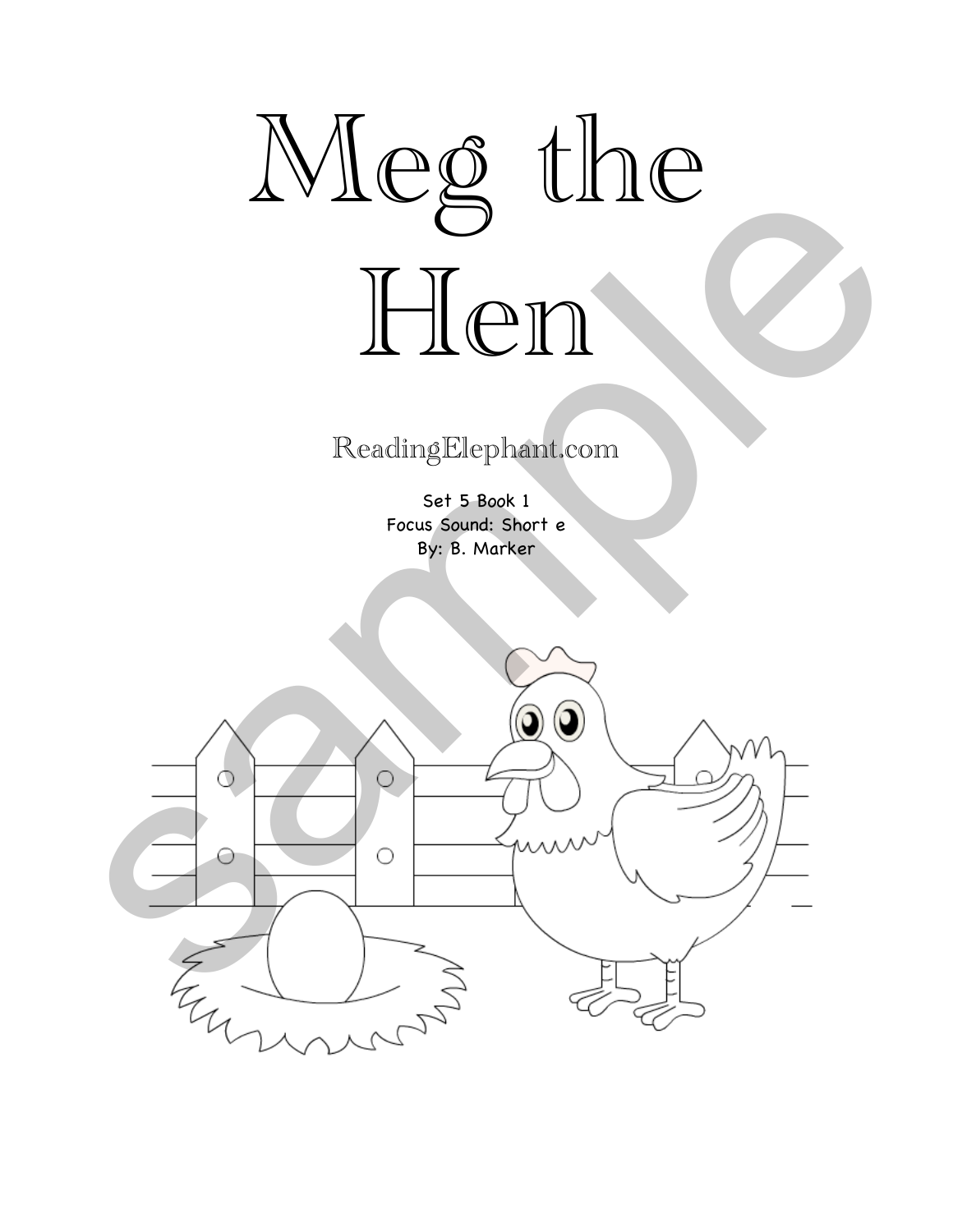$\Diamond$ Neg the hen sat on a bed.<br>
Sample of the henside of the saturday of the henside of the saturday of the saturday of the same saturday of the same saturday of the same saturday of the same saturday of the same saturday of th

ReadingElephant.com © 2018

Meg the hen sat on a bed. Meg got wet. Meg was sad. "I will not let the egg get wet. I will sit in the pen," said Meg.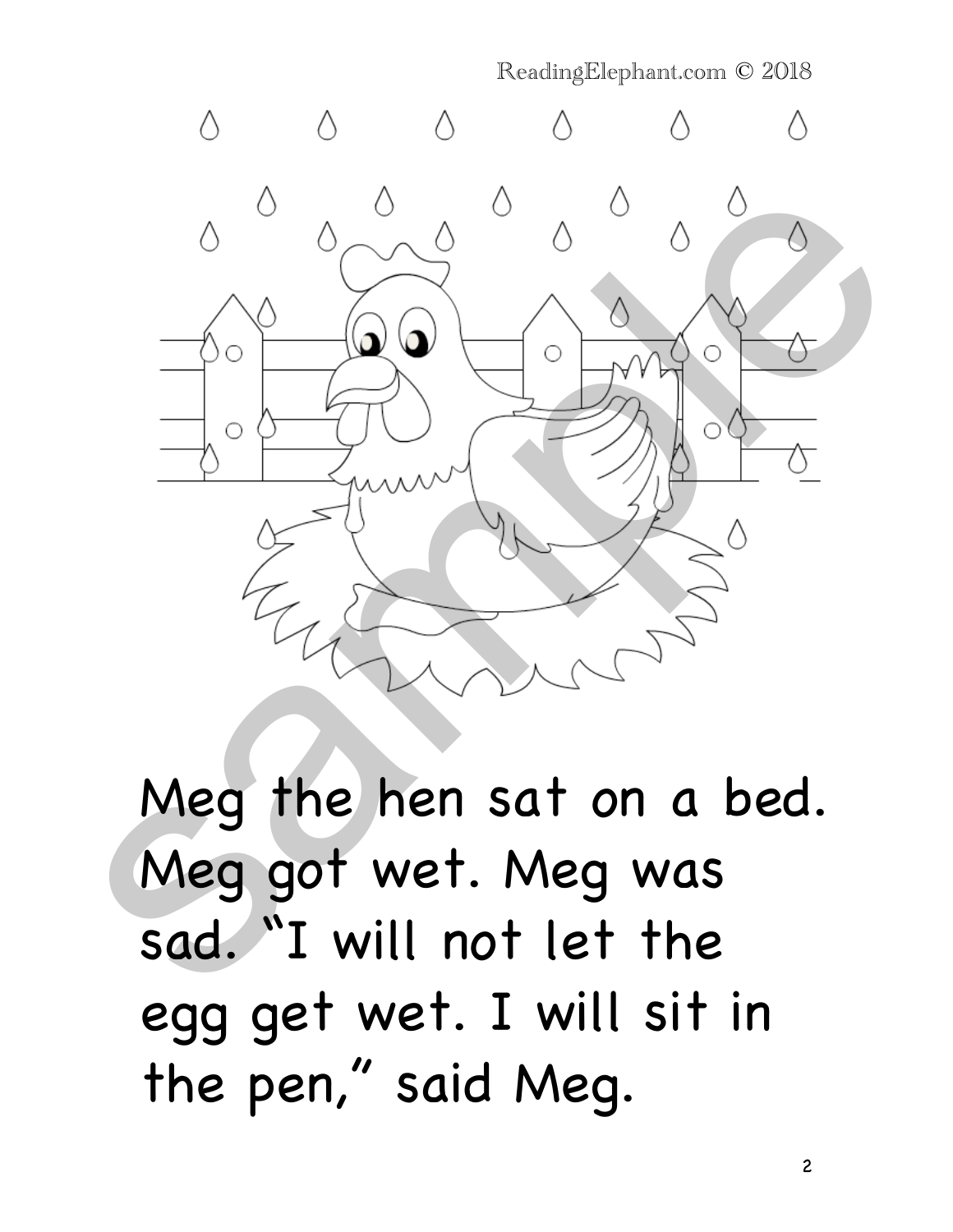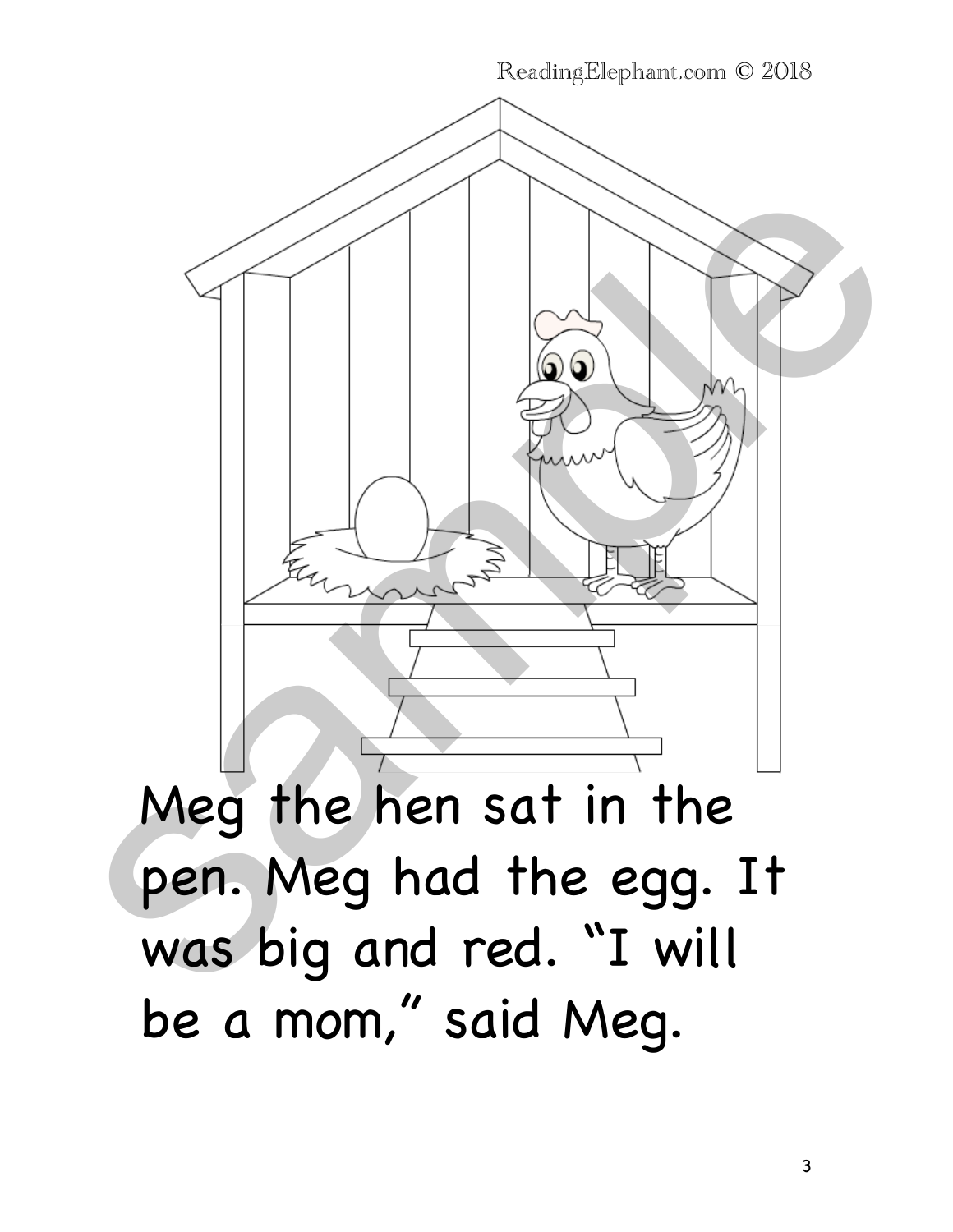

Meg set up a bed. The hen set the egg in the bed. Meg sat, sat, sat. Meg had a nap.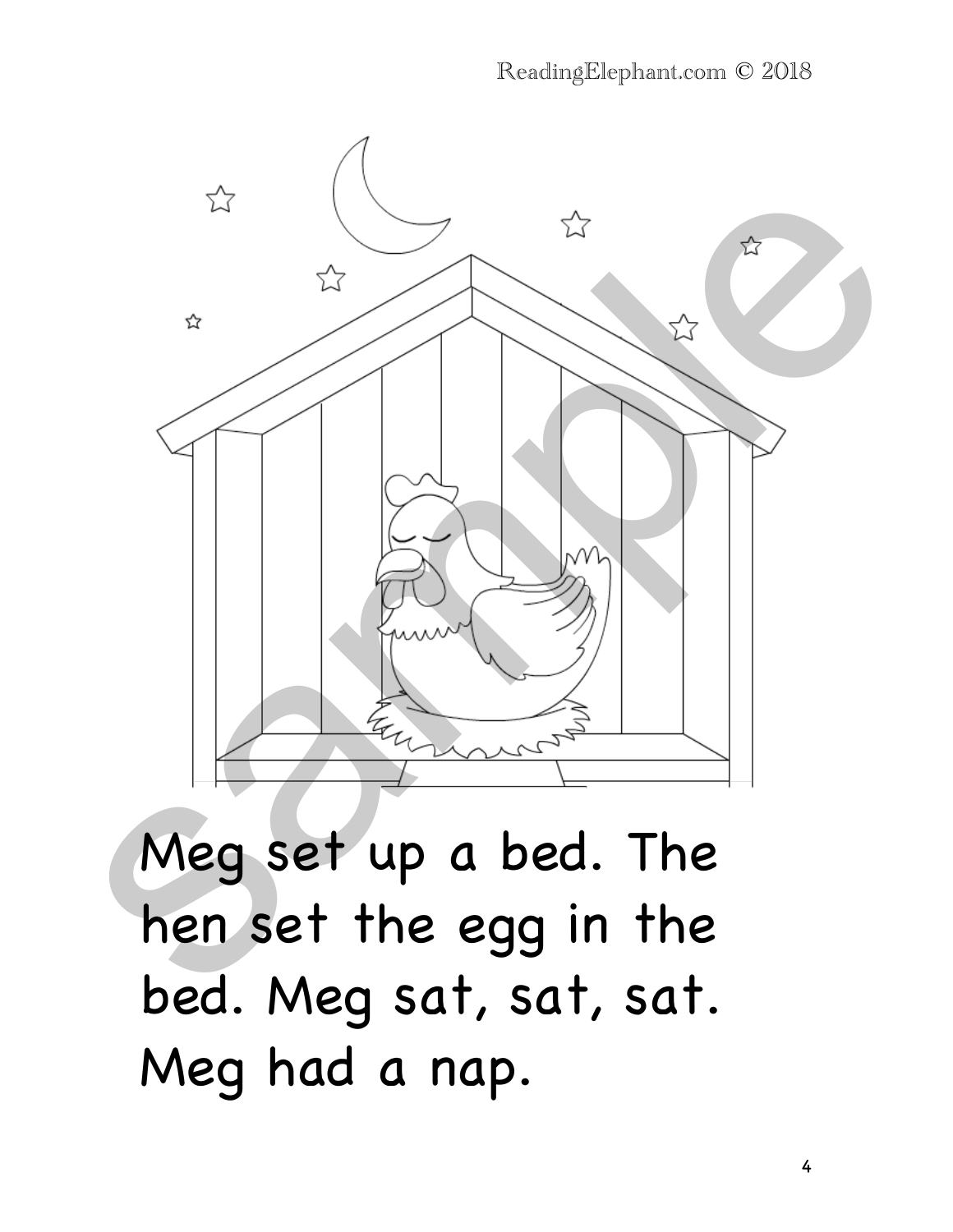

The egg did a jig. The egg did a jam. Pop! The egg did not have a top. Meg met Ken.